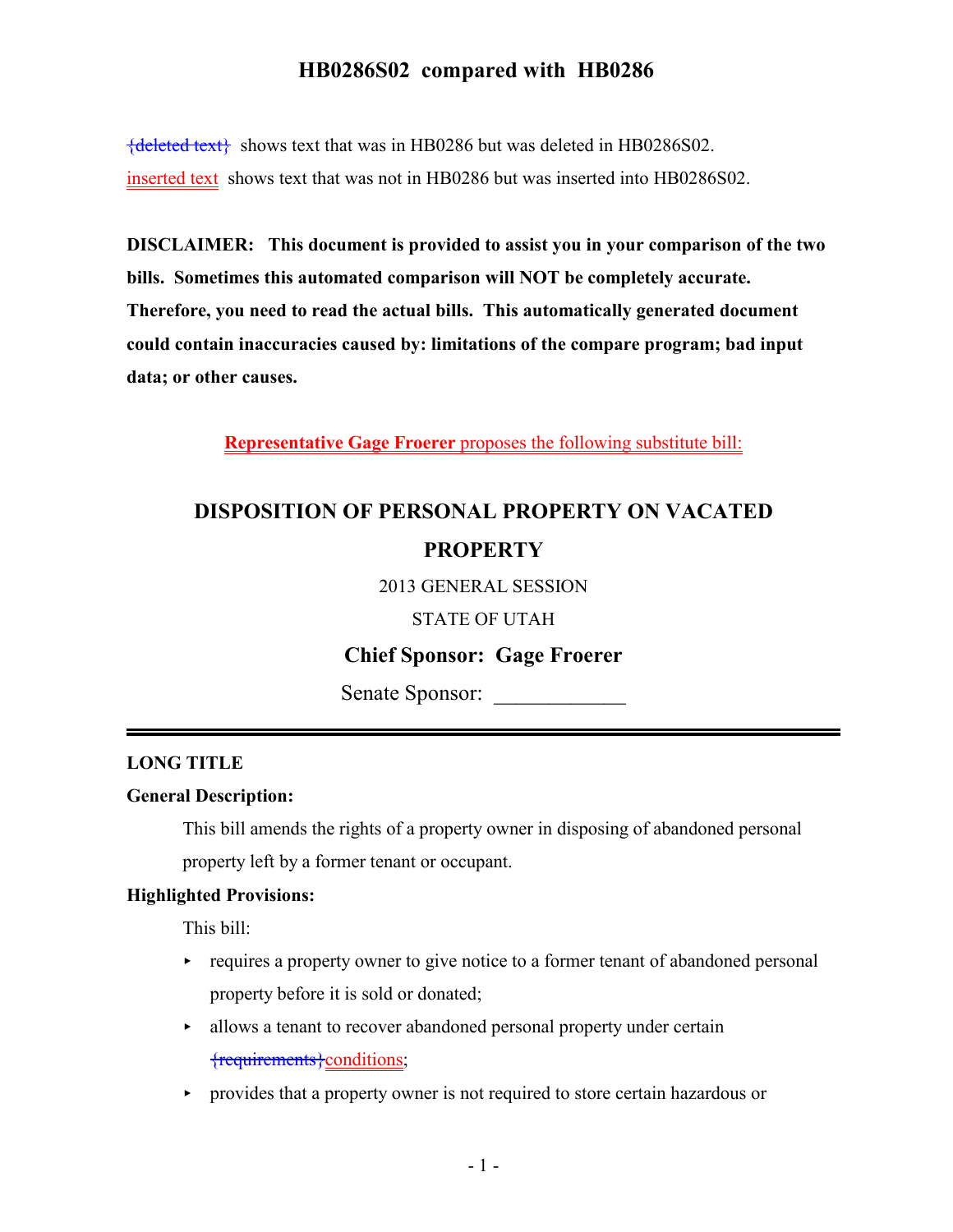dangerous abandoned personal property;

- $\geq$  exempts motor vehicles; and
- $\blacktriangleright$  makes technical changes.

#### **Money Appropriated in this Bill:**

None

**Other Special Clauses:**

None

#### **Utah Code Sections Affected:**

#### AMENDS:

**78B-6-812**, as renumbered and amended by Laws of Utah 2008, Chapter 3

**78B-6-816**, as renumbered and amended by Laws of Utah 2008, Chapter 3

*Be it enacted by the Legislature of the state of Utah:*

Section 1. Section **78B-6-812** is amended to read:

## **78B-6-812. Order of restitution -- Service -- Enforcement -- Disposition of personal property -- Hearing.**

(1) Each order of restitution shall:

(a) direct the defendant to vacate the premises, remove [his] the defendant's personal property, and restore possession of the premises to the plaintiff, or be forcibly removed by a sheriff or constable;

(b) advise the defendant of the time limit set by the court for the defendant to vacate the premises, which shall be three calendar days following service of the order, unless the court determines that a longer or shorter period is appropriate under the circumstances; and

(c) advise the defendant of the defendant's right to a hearing to contest the manner of its enforcement.

(2) (a) A copy of the order of restitution and a form for the defendant to request a hearing as listed on the form shall be served in accordance with Section 78B-6-805 by a person authorized to serve process pursuant to Subsection 78B-8-302(1). If personal service is impossible or impracticable, service may be made by:

(i) mailing a copy of the order and the form by first class mail to the defendant's last-known address and posting a copy of the order and the form at a conspicuous place on the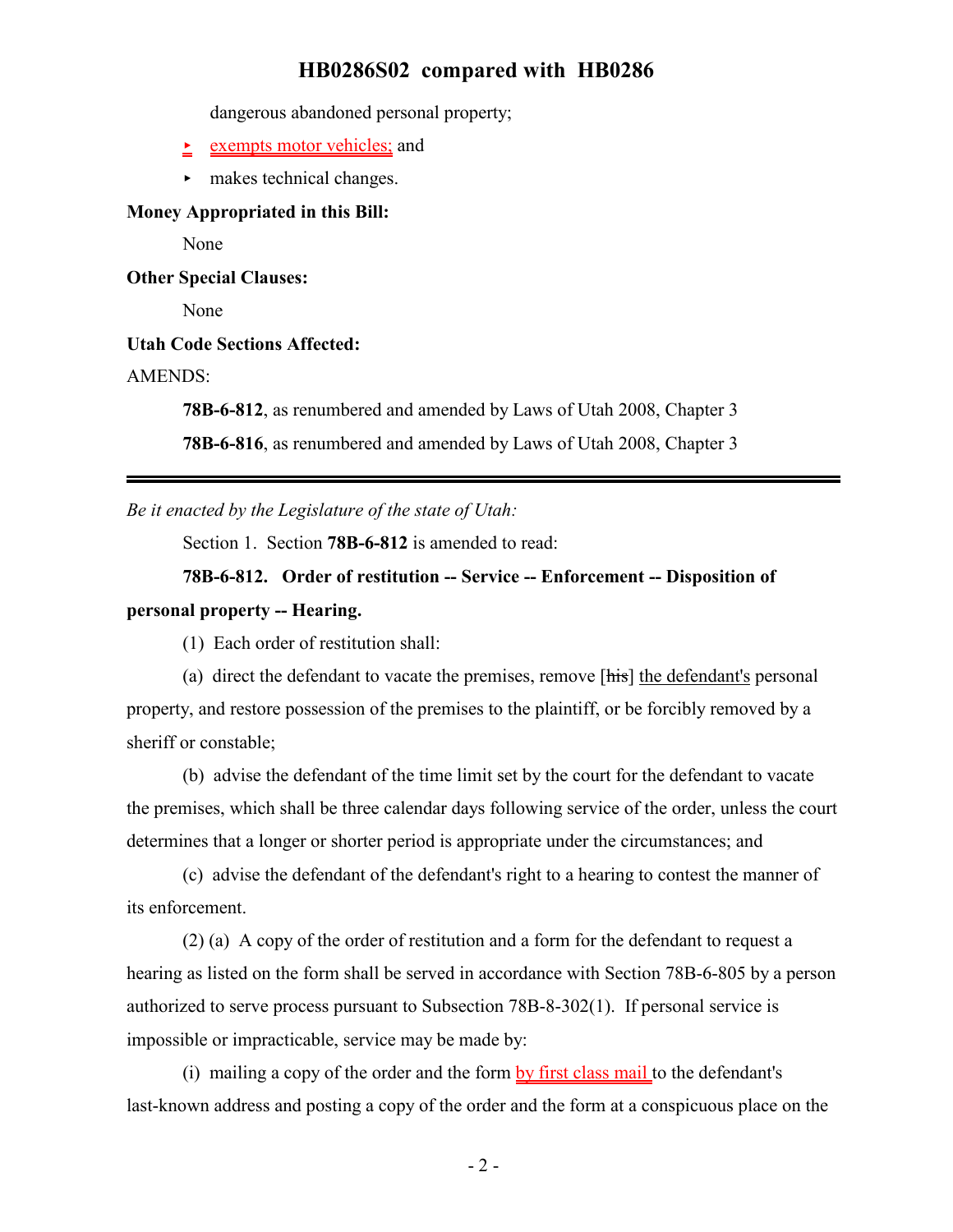premises; or

(ii) mailing a copy of the order and the form to the commercial tenant defendant's last-known place of business and posting a copy of the order and the form at a conspicuous place on the business premises.

(b) A request for hearing by the defendant may not stay enforcement of the restitution order unless:

(i) the defendant furnishes a corporate bond, cash bond, certified funds, or a property bond to the clerk of the court in an amount approved by the court according to the formula set forth in Subsection  $78B-6-808(4)(b)$ ; and

(ii) the court orders that the restitution order be stayed.

(c) The date of service, the name, title, signature, and telephone number of the person serving the order and the form shall be legibly endorsed on the copy of the order and the form served on the defendant.

(d) The person serving the order and the form shall file proof of service in accordance with Rule 4(e), Utah Rules of Civil Procedure.

(3) (a) If the defendant fails to comply with the order within the time prescribed by the court, a sheriff or constable at the plaintiff's direction may enter the premises by force using the least destructive means possible to remove the defendant.

(b) [Any personal] Personal property of the defendant may be removed from the premises by the sheriff or constable and transported to a suitable location for safe storage. The sheriff or constable may delegate responsibility for inventory, moving, and storage to the plaintiff, who shall store the personal property in a suitable place and in a reasonable manner.

(c) A tenant my not access the property until the removal and storage costs have been paid in full, except that the tenant shall be provided reasonable access within five business days to retrieve:

(i) clothing;

(ii) identification;

(iii) financial documents, including all those related to the tenant's immigration status, employment status;

(iv) receipt of public services; and

(v) medical information, prescription medications, and any medical equipment required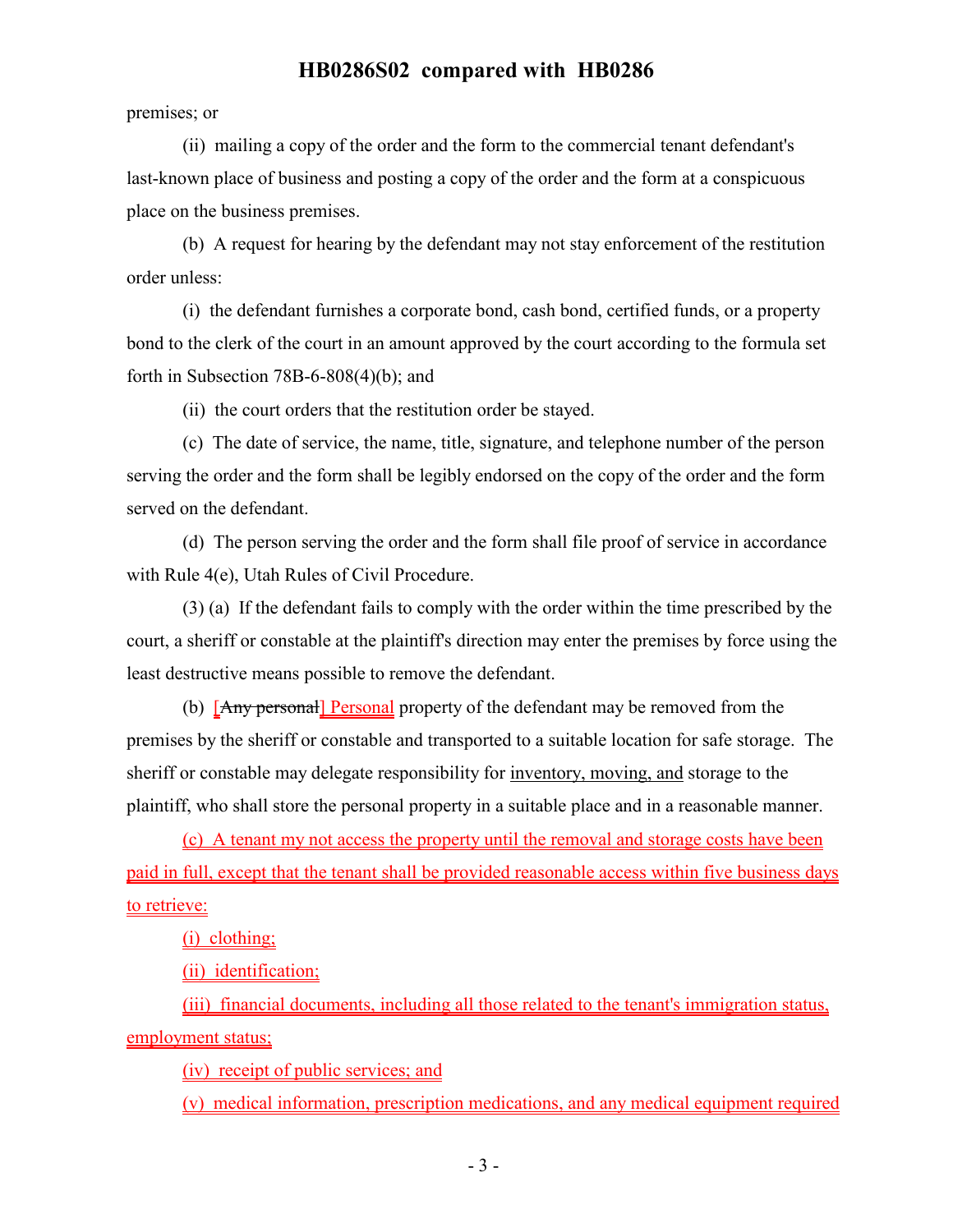for maintenance of medical needs.

 $[\text{[c]}]$  (d) The personal property removed and stored shall  $[\text{be } {\{\}}]$  inventoried by the sheriff or constable or the plaintiff who shall keep the original inventory and personally deliver or mail the defendant a copy of the inventory immediately after the personal property is removed.] $\{\}$ , after 15 calendar days, be considered abandoned property and subject to Section 78B-6-816.

 $[(4)$  (a) After demand made by the defendant within 30 days of removal of personal property from the premises, the sheriff or constable or the plaintiff shall promptly return all of the defendant's personal property upon payment of the reasonable costs incurred for its removal and storage.]

[(b) The person storing the personal property may sell the property remaining in storage at a public sale if:

[(i) the defendant does not request a hearing or demand return of the personal property within 30 days of its removal from the premises; or

[(ii) the defendant fails to pay the reasonable costs incurred for the removal and storage of the personal property.]

[(c) In advance of the sale, the person storing the personal property shall mail to the defendant's last-known address a written notice of the time and place of the sale.]

 $[(d)$  If the defendant is present at the sale, he may specify the order in which the personal property shall be sold, and only so much personal property shall be sold as to satisfy the costs of removal, storage, advertising, and conducting the sale. The remainder of the personal property, if any, shall be released to the defendant. If the defendant is not present at the sale, the proceeds, after deduction of the costs of removal, storage, advertising, and conducting the sale shall be paid to the plaintiff up to the amount of any judgment the plaintiff obtained against the defendant. Any surplus shall be paid to the defendant, if the defendant's whereabouts are known. If the defendant's whereabouts are not known, any surplus shall be disposed of in accordance with Title 67, Chapter 4a, Unclaimed Property Act.]

 $[(e)$  The plaintiff may donate the property to charity if:

[(i) the defendant does not request a hearing or demand return of the personal property within 30 days of its removal from the premises; or

[(ii) the defendant fails to pay the reasonable costs incurred for the removal and storage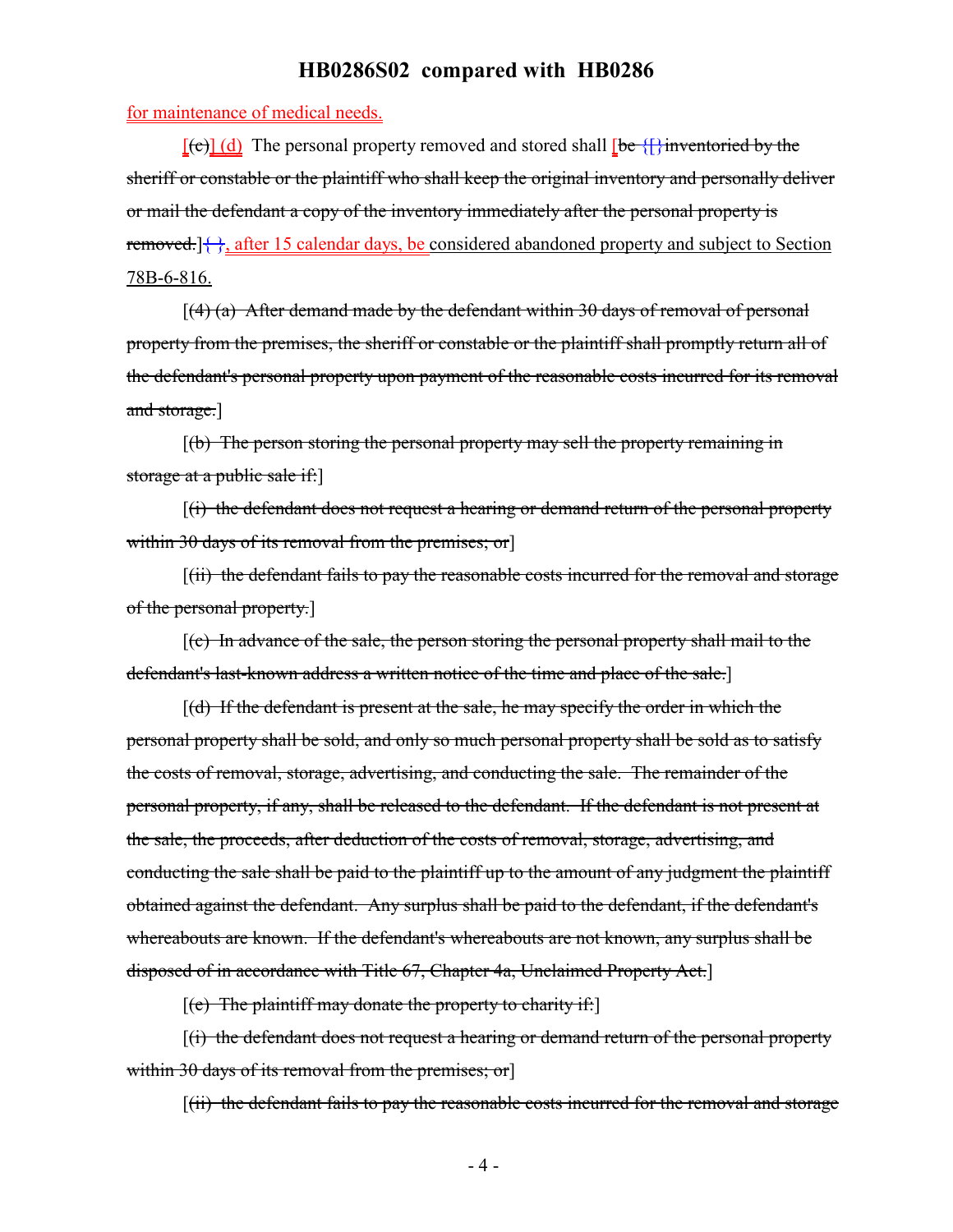of the personal property; and]

 $[(iii)$  the donation is a commercially reasonable alternative.

[(f) If the property belonging to a person who is not a defendant is removed and stored in accordance with this section, that person may claim the property by delivering a written demand for its release to the sheriff or constable or the plaintiff. If the claimant provides proper identification and evidence of ownership, the sheriff or constable or the plaintiff shall promptly release the property at no cost to the claimant.]

 $[\frac{1}{5}]$  (4) In the event of a dispute concerning the manner of enforcement of the restitution order, the defendant [or any person claiming to own stored personal property] may file a request for a hearing. The court shall set the matter for hearing within 10 calendar days from the filing of the request, or as soon thereafter as practicable, and shall mail notice of the hearing to the parties.

 $[(6)]$  (5) The Judicial Council shall draft the forms necessary to implement this section. Section 2. Section **78B-6-816** is amended to read:

## **78B-6-816. Abandoned premises -- Retaking and rerenting by owner -- Liability of tenant -- Personal property of tenant left on premises.**

(1) In the event of abandonment, the owner may retake the premises and attempt to rent them at a fair rental value and the tenant who abandoned the premises shall be liable:

(a) for the entire rent due for the remainder of the term; or

(b) for rent accrued during the period necessary to rerent the premises at a fair rental value, plus the difference between the fair rental value and the rent agreed to in the prior rental agreement, plus a reasonable commission for the renting of the premises and the costs, if any, necessary to restore the rental unit to its condition when rented by the tenant less normal wear and tear. This Subsection (1) applies, if less than Subsection (1)(a), notwithstanding that the owner did not rerent the premises.

(2) (a) If the tenant has abandoned the premises and has left personal property on the premises, the owner is entitled to remove the property from the dwelling, store it for the tenant, and recover actual moving and storage costs from the tenant.

(b) (i) The owner shall [make reasonable efforts to notify the tenant of the location of the personal property.] post a copy of the notice in a conspicuous place and send by first class mail to the last known address for the tenant a notice that the property is considered abandoned.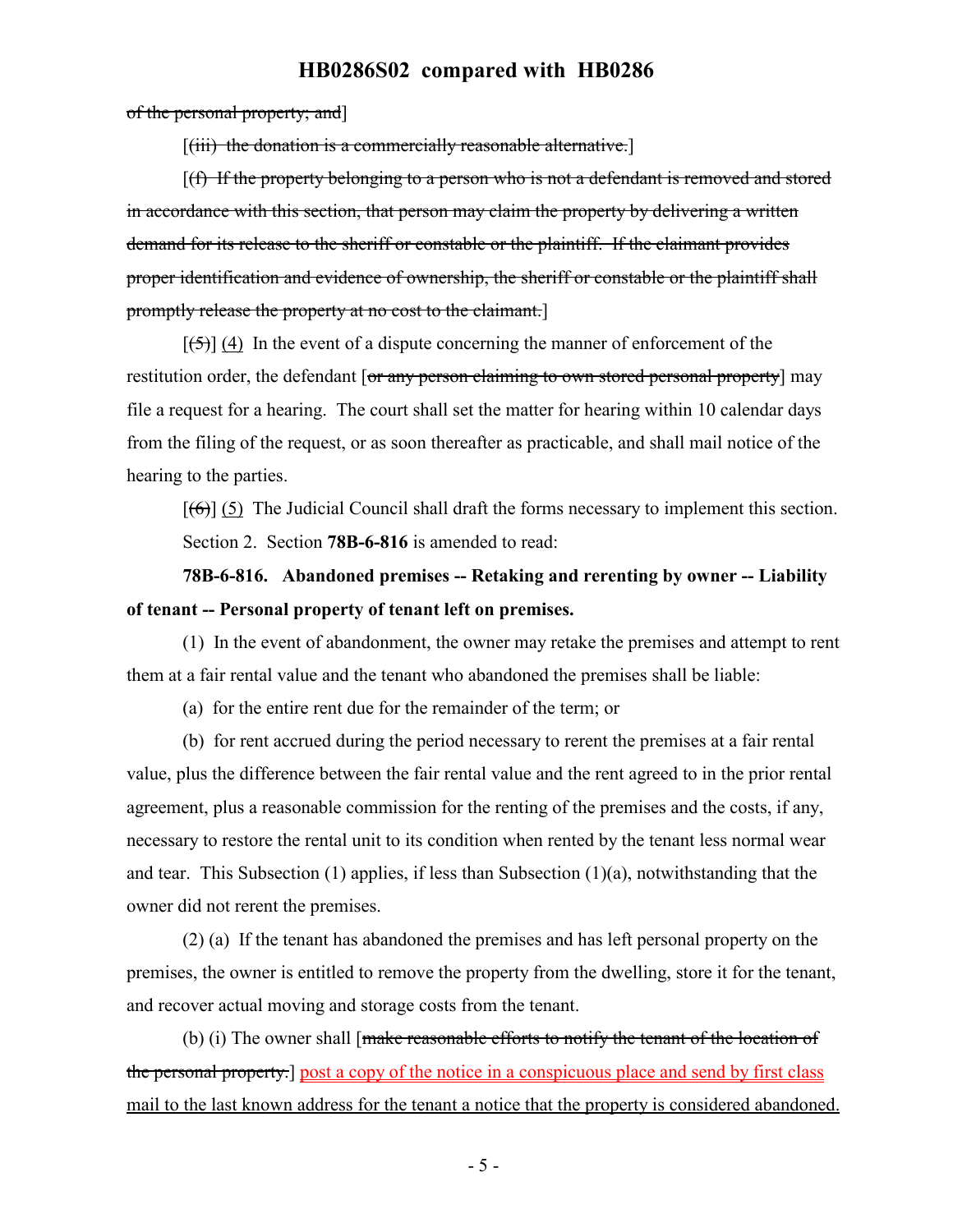(ii) The tenant  $\frac{1}{2}$  fall recover may retrieve the property within 15 calendar days from the date of the notice  $\frac{1}{3}$  the sent, including if the tenant tenders payment of  $\frac{1}{3}$  any all costs of inventory, moving, and storage to the owner.

 $[(iii)$  If  $[iii)$  Except as provided in Subsection (5), if the property has been in storage for  $\lceil \overline{\text{over 30}} \rceil$  at least 15 calendar days and the tenant has made no reasonable effort to recover [it] {from }the {date}property after notice was sent { and the tenant fails to recover the property}, pay {the}reasonable costs associated with the inventory, removal, and storage, and no court hearing on the property is pending, the owner may:

(A) sell the property at a public sale and apply the proceeds toward any amount the tenant owes; or

(B) donate the property to charity if the donation is a commercially reasonable alternative.

(c) Any money left over from the public sale of the property shall be handled as specified in Title 67, Chapter 4a, Part 2, Standards for Determining When Property is Abandoned or Unclaimed.

(d) Nothing contained in this act shall be in derogation of or alter the owner's rights under Title 38, Chapter 3, Lessors' Liens[.], or any other contractual liens or rights.

(3) If abandoned property is determined to belong to a person who is the tenant or an occupant, the tenant or occupant may claim the property, upon payment of any costs, inventory, moving, and storage, by delivery of a written demand with evidence of ownership of the personal property within 15 calendar days after the notice described in Subsection (2)(b) is sent. The owner may not be liable for the loss of the abandoned personal property if the written demand is not received.

(4) As used in this section, "personal property" does not include a motor vehicle, as defined in Section 41-1a-102.

 $(\frac{44}{5})$  A tenant has no recourse for damage or loss if the tenant fails to recover any abandoned property as required in this section.

 $({5}6)$  An owner is not required to store the following abandoned personal property:

(a) chemicals, pests, potentially dangerous or other hazardous materials;

(b) animals, including dogs, cats, fish, reptiles, rodents, birds, or other pets;

(c) gas, fireworks, combustibles, or any item considered to be hazardous or explosive;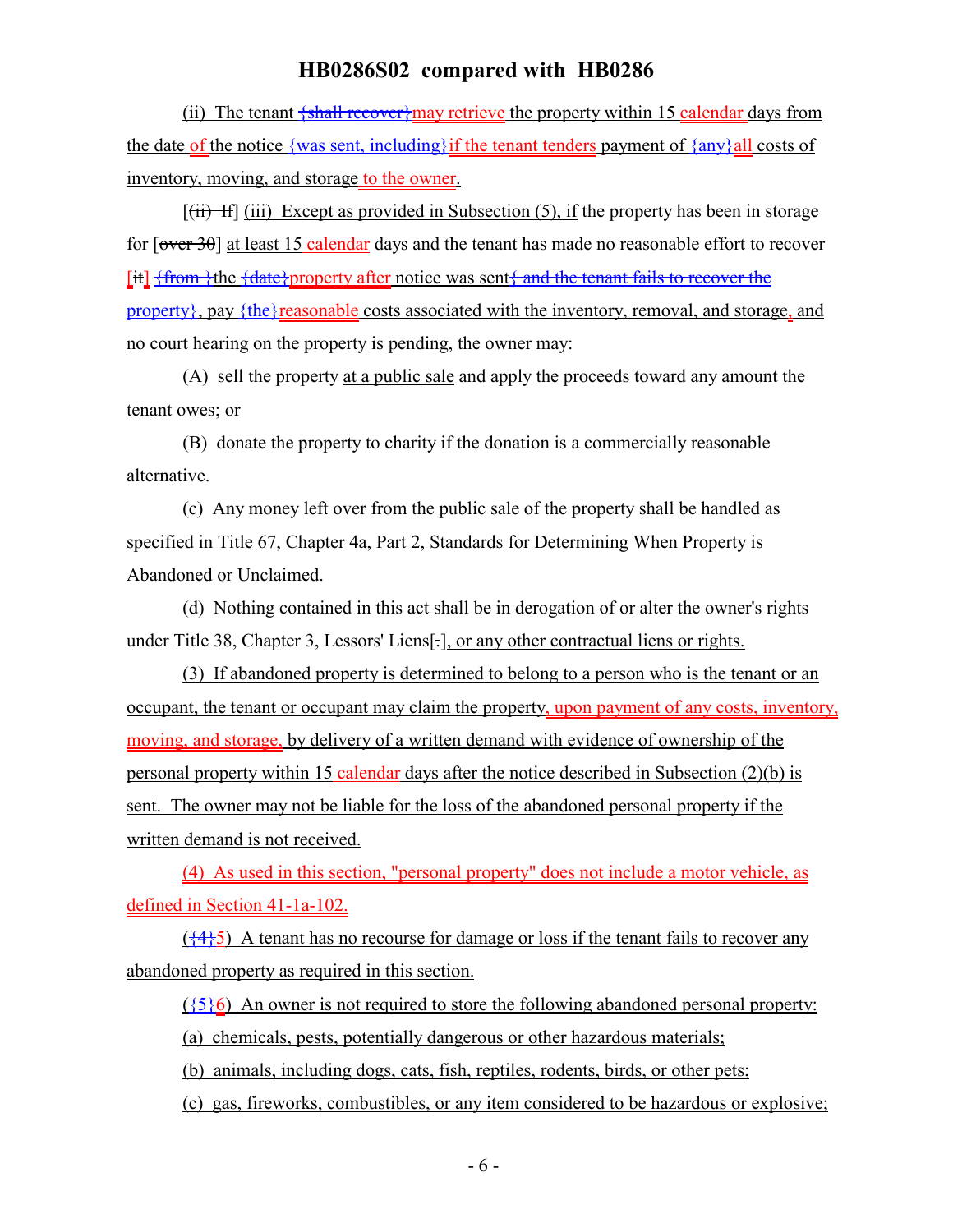(d) garbage;

(e) perishable items; or

(f) items that when placed in storage might create a hazardous condition or a pest control issue.

(7) An owner shall give an extension for up to 15 calendar days, beyond the 15 calendar day limit described in Subsection (2)(b)(ii), to recover the abandon property, if a tenant provides:

(a) a copy of a police report or protection order for situations of domestic violence, as defined in Section 76-36-1;

(b) verification of an extended hospitalization from a verified medical provider; or

(c) a death certificate or obituary for a tenant's death, provided by an immediate family member.

 $({6}8)$  Items listed in Subsection (5) may be properly disposed of by the owner immediately upon determination of abandonment. A tenant may not recover for disposal of abandoned items listed in Subsection (5).

 $({779})$  Notice of any public sale shall be mailed to the last known address of the tenant at least five calendar days prior to the public sale.

 $({}^{48}_{6}10)$  If the tenant is present at the public sale:

(a) the tenant may specify the order in which the personal property  $\frac{1}{2}$ shall be $\frac{1}{2}$ is sold;

(b) the owner may sell only as much personal property necessary to satisfy the amount due under the rental agreement and statutorily allowed damages, costs, and fees associated with the abandoned items; and

(c) any unsold personal property shall be released to the tenant.

 $({9}+9+11)$  If the tenant is not present at the public sale:

(a) all items may be sold; and

(b) any surplus amount over the amount due to the owner shall be paid to the tenant, if the tenant's current location is known. If the tenant's location is not known, any surplus shall be disposed of in accordance with Title 67, Chapter 4a, Unclaimed Property Act.

{